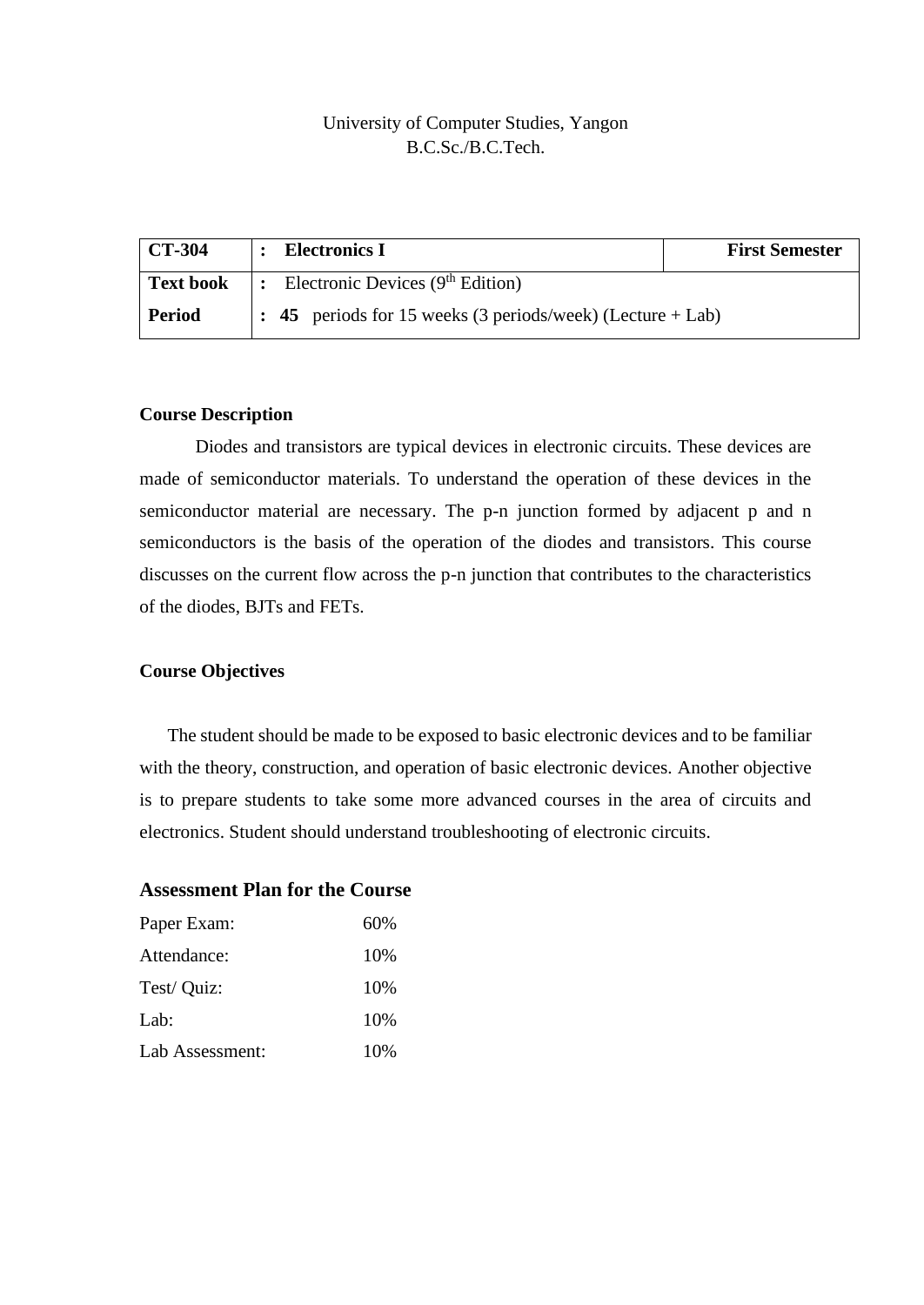# **Tentative Lecture Plan**

| No.              | <b>Chapter</b>                                          | Page      | Period                  | <b>Examples</b> and<br><b>Exercises</b> |
|------------------|---------------------------------------------------------|-----------|-------------------------|-----------------------------------------|
|                  | <b>Introduction to Electronics</b><br>Chapter 1         | $2 - 29$  | $\overline{\mathbf{3}}$ |                                         |
| 1.               | 1-1 The Atom                                            | $2 - 11$  | $\mathbf{1}$            | <b>Explain Concept</b>                  |
|                  | 1-2 Materials used in Electronics                       |           |                         |                                         |
| 2.               | 1-3 Current in Semiconductors                           | $11 - 16$ | $\mathbf{1}$            | <b>Explain Concept</b>                  |
|                  | 1-4 N-Type and P-Type Semiconductors                    |           |                         |                                         |
| 3.               | 1-5 The PN Junction                                     | $16-18$   | $\mathbf{1}$            | <b>Explain Concept</b>                  |
|                  | <b>Chapter 2 Diodes and Applications</b>                | 30-111    | 8                       |                                         |
| $\overline{4}$ . | 2-1 Diode Operation                                     | 30-36     | $\overline{3}$          | All examples                            |
|                  | 2-2 Voltage-Current (V-I) Characteristics               | 36-39     |                         | Exercises 2-5 to 2-8,                   |
| 5.               | 2-3 Diode Models                                        | 39-44     |                         | 2-9 to 2-14, 2-15 to 17,                |
| 6.               | 2-4 Half-Wave Rectifiers                                | 44-50     | 3                       | 2-22 to 2-30, 2-31 to 40                |
|                  | 2-5 Full-Wave Rectifiers                                | 50-57     |                         |                                         |
| 7.               | 2-6 Power Supply Filters and Regulators                 | 57-64     | $\overline{2}$          |                                         |
| 8.               | 2-7 Diode Limiting and Clampers                         | 64-70     |                         |                                         |
|                  | <b>Chapter 3 Special-Purpose Diodes</b>                 | 112-172   | 5                       |                                         |
| 9.               | 3-1 The Zener Diode                                     | 113-120   | $\overline{2}$          | $E.g.3-5,6,7,8$                         |
| 10.              | 3-2 Zener Diode Applications                            | 120-127   | $\mathbf{1}$            | Exercises                               |
| 11.              | 3-3The Varactor Diode                                   | 128-132   | $\mathbf{1}$            | 3-6 to 3-15                             |
| 12.              | 3-4 Optical Diodes                                      | 133-147   | $\mathbf{1}$            | $3-18, 3-19$                            |
|                  |                                                         |           |                         | 3-20 to 3-23                            |
|                  | <b>Chapter 4 Bipolar Junction</b><br><b>Transistors</b> | 173-227   | $\overline{7}$          |                                         |
| 13.              | 4-1 Bipolar Junction Transistor (BJT)                   | 174-177   | $\overline{2}$          | E.g. $4-2,4,6,7,8,9,10,11$              |
|                  | Structure                                               |           |                         | Exercises                               |
|                  | 4-2 Basic BJT Operation                                 |           |                         | 4.12 to 4-20                            |
| 14.              | 4-3 BJT Characteristics and Parameters                  | 177-190   | $\overline{2}$          | 4.24 to 4-28, 4-29, 30                  |
| 15.              | 4-4 The BJT as an Amplifier                             | 190-192   | $\mathbf{1}$            |                                         |
| 16.              | 4-5 The BJT as a Switch                                 | 192-195   | $\overline{2}$          |                                         |
|                  | <b>Chapter 5 Transistor Bias Circuits</b>               | 228-270   | 5                       |                                         |
| 17.              | 5-1 The DC Operating Point                              | 229-235   | $\mathbf{2}$            | E.g., $5-1$ to $5-10$                   |
| 18.              | 5-2 Voltage-Divider Bias                                | 235-241   | $\overline{2}$          | Exercises 5-5 to 31                     |
| 19.              | 5-3 Other Bias Methods                                  | 241-248   | $\mathbf{1}$            |                                         |
|                  | <b>Chapter 6 BJT Amplifiers</b>                         | 271-338   | 9                       |                                         |